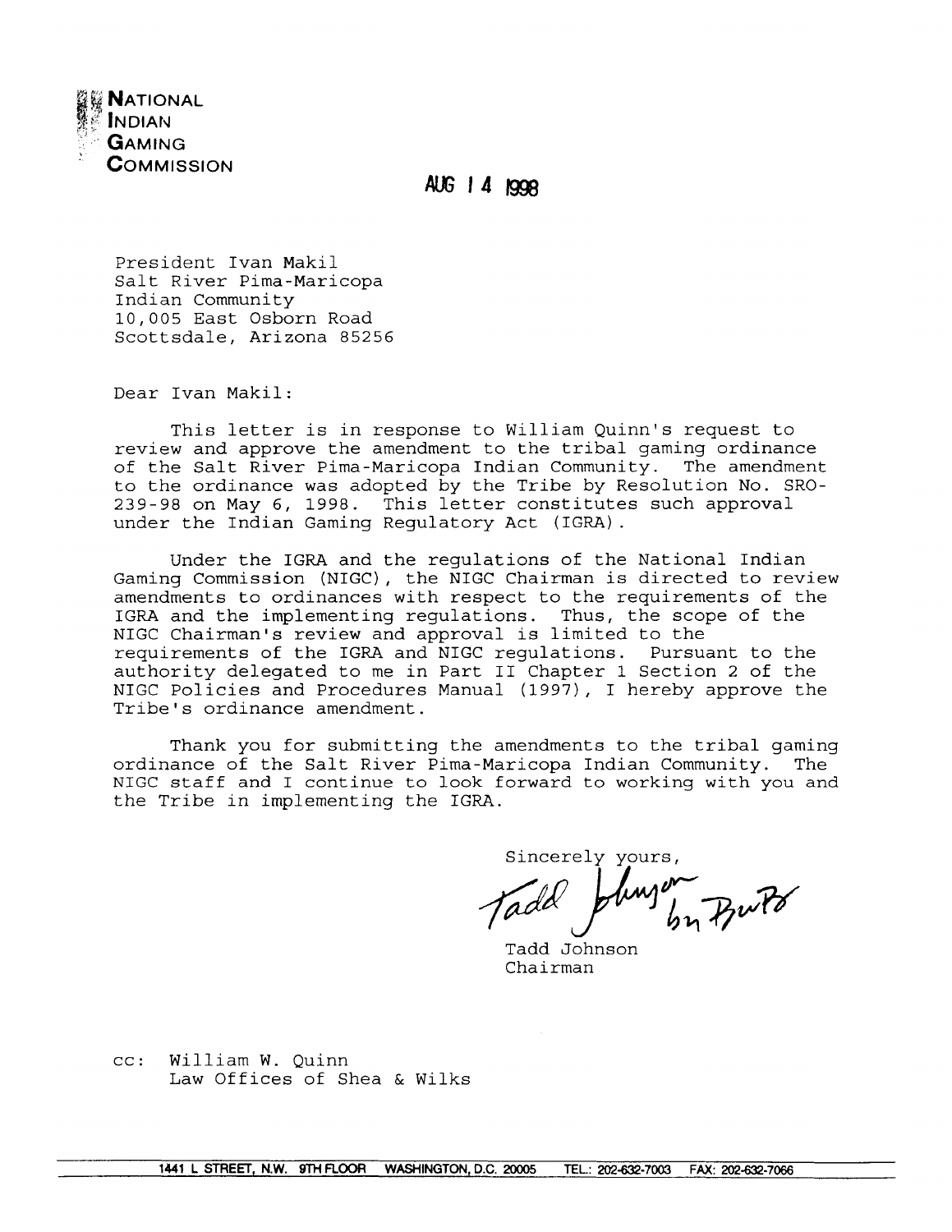# **SALT RIVER PIMA-MARICOPA ~- <sup>2</sup> 998 INDIAN COMMUNITY <sup>1</sup> 0,005 East Osborn Road Scottsdale, Arizona 85256**

#### **ORDINANCE NUMBER: SRO-239-98**

**Amendments to the ordinance to govern, regulate and control gaming on the Salt River Pima-Maricopa Indian Community Reservation.** 

#### **BE IT ENACTED BY THE SALT RIVER PIMA-MARICOPA INDIAN COMMUNITY:**

**The Community's ordinance SRO-219-96 is hereby amended as follows:** 

 $\bullet$ .

**(A) Section 2(r) being the definition for Gaming employee. is deleted in its entirety and inserted in lieu thereof is the following:**

> **(r) Gaming Employee means any key employee, any primary management official or any other person employed by the Enterprise who performs gaming related activities, including those persons whose employment ditties require or authorize access to restricted gaming related areas of the gaming facility.**

**(B) Added as (y) to Section <sup>2</sup> being the Definitions, is <sup>a</sup> new definition for the term Gaining-related activities, as follows:**

> **Gaming-related activities means any type of activity that falls within the definition of (p) Gaining and includes administrative and financial activities for the revenue generated from gaming activities.**

**(C) Added as (bb) to Section <sup>2</sup> being the Definitions, is <sup>a</sup> new definition for the term Gaming Support Employee, as follows:**

> **Gaming Support Employee means any employee or persons employed by the Enterprise who perform employment duties that are not gaming related and do hot nieet the definition of Gaming Employee and includes employees having access to non-public areas bitt not restricted gaming related areas of the gaming facility.**

**(D) The alphabetical designations for the terms of deftnition in Section <sup>2</sup> shall be, because of the newly added definitions, re-designated as follows:**

| (1) | "Gaming related activities" shall be designated  | $2(y)$ ;  |
|-----|--------------------------------------------------|-----------|
| (2) | "Gaming services" shall be re-designated         | $2(z)$ ;  |
| (3) | "Gaming services license" shall be re-designated | 2(aa);    |
| (4) | "Gaming Support Employee" shall be designated    | $2(bb)$ ; |
| (5) | "Institutional investor" shall be re-designated  | 2(cc);    |
| (6) | "Key employee" shall be re-designated            | $2(dd)$ ; |
| (7) | "Management contract" shall be re-designated     | $2(ee)$ : |
| (8) | "Management contractor" shall be re-designated   | 2(ff);    |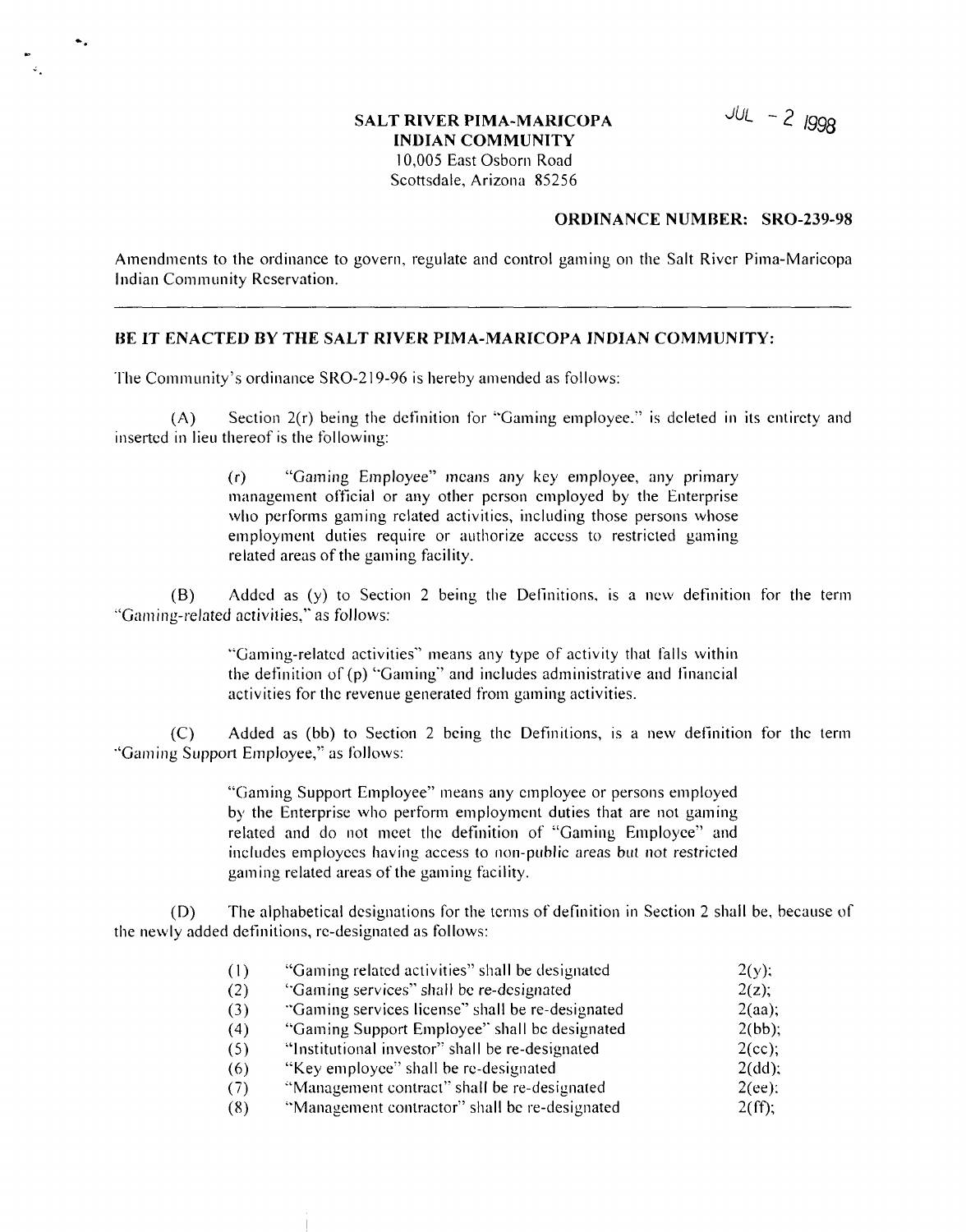| (9)  | "Manufacturer" shall be re-designated                      | 2(gg);        |
|------|------------------------------------------------------------|---------------|
| (10) | "National Indian Gaming Commission" shall be re-designated | 2(hh);        |
| (11) | "Net revenues" shall be re-designated                      | 2(ii);        |
| (12) | "Ordinance" shall be re-designated                         | $2(i)$ ;      |
| (13) | "Person" shall be re-designated                            | 2(kk);        |
| (14) | "Principal" shall be re-designated                         | 2(11);        |
| (15) | "Primary management official" shall be re-designated       | $2(mm)$ ;     |
| (16) | "Reservation" shall be re-designated                       | $2$ (nn):     |
| (17) | "Revocation hearing" shall be re-designated                | $2(oo)$ ;     |
| (18) | "State" shall be re-designated                             | $2(pp)$ ; and |
| (19) | "State gaming agency" shall be re-designated               | $2(qq)$ .     |

٠.

**(E) Section 9(b) is hereby amended by deleting the following words in sentence two thereof:**

**and in any event shall be completed within thirty clays froni the time of commencement.**

**(F) Section 9(c)(iii) is hereby amended by addiiig to the existing language, after the word** "offense," the following:

> **If applicable under the eligibility standards adopted by the Regulatory** Agency.

**(G) Section 9(t) is hereby amended by deleting in its eiitirety the second sentence therein and inserting in <sup>I</sup> ieii thereof the following:**

> **The Enterprise slial <sup>I</sup> not em ploy, and if already ciii ployed, shall terminate any person who has had his or her gaming license denied or revoked by the Community Regulatory Agency.**

**(I-I) Section 10(b) is hereby amended by deleting the following words in sentence two thereof:**

> **and in any event shall be completed within sixty days from the time of commencement.**

**(I) Section 10(b) is hereby amended by deleting the following words in sentence three thereof:**

**shall take fingerprints** pursuant to 25 C.F.R. §522.2(h), and

**(J) Section <sup>1</sup> 0(c)(iii) is hereby amended by adding to the existing language, after the word** "offense," the following:

> **if applicable under the eligibility standards adopted by the Regulatory Agency.**

**(K) Section <sup>I</sup> 3(c)(iii) is hereby amended by adding to the existing language, after the word offense, the following:**

÷